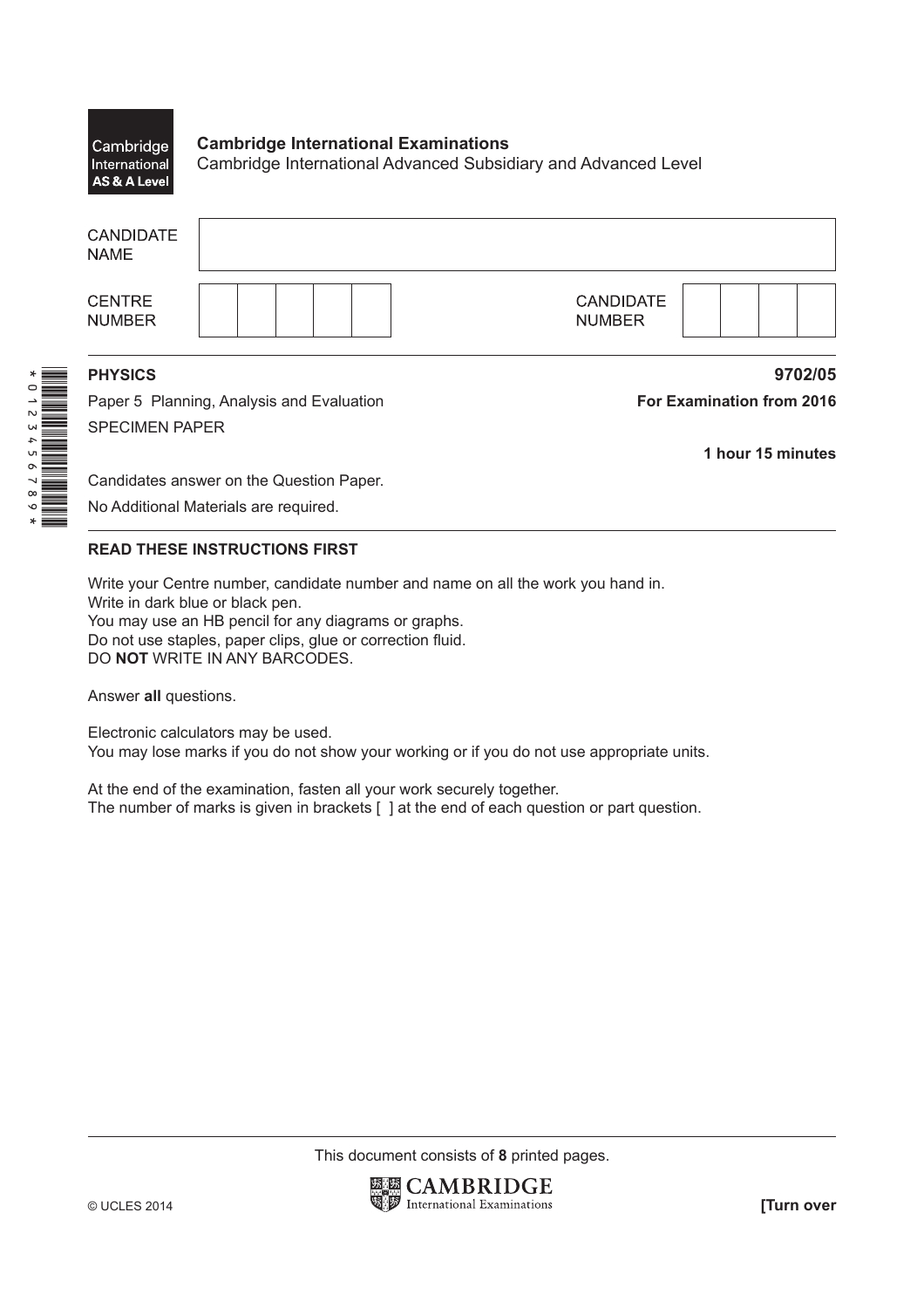**1** Two students are having a discussion about an experiment in which the air inside a bell jar is gradually removed. The sound of a ringing bell inside the jar is heard to decrease in intensity during this process.

One student suggests that the frequency *f* of a sound wave and the pressure *p* are related by the equation

 $f = kp^2$ 

where *k* is a constant.

Design a laboratory experiment to test the relationship between *f* and *p* and determine a value for *k*. You should draw a diagram, on page 3, showing the arrangement of your equipment. In your account you should pay particular attention to:

- the procedure to be followed,
- the measurements to be taken.
- the control of variables,
- the analysis of the data,
- the safety precautions to be taken.

 $[15]$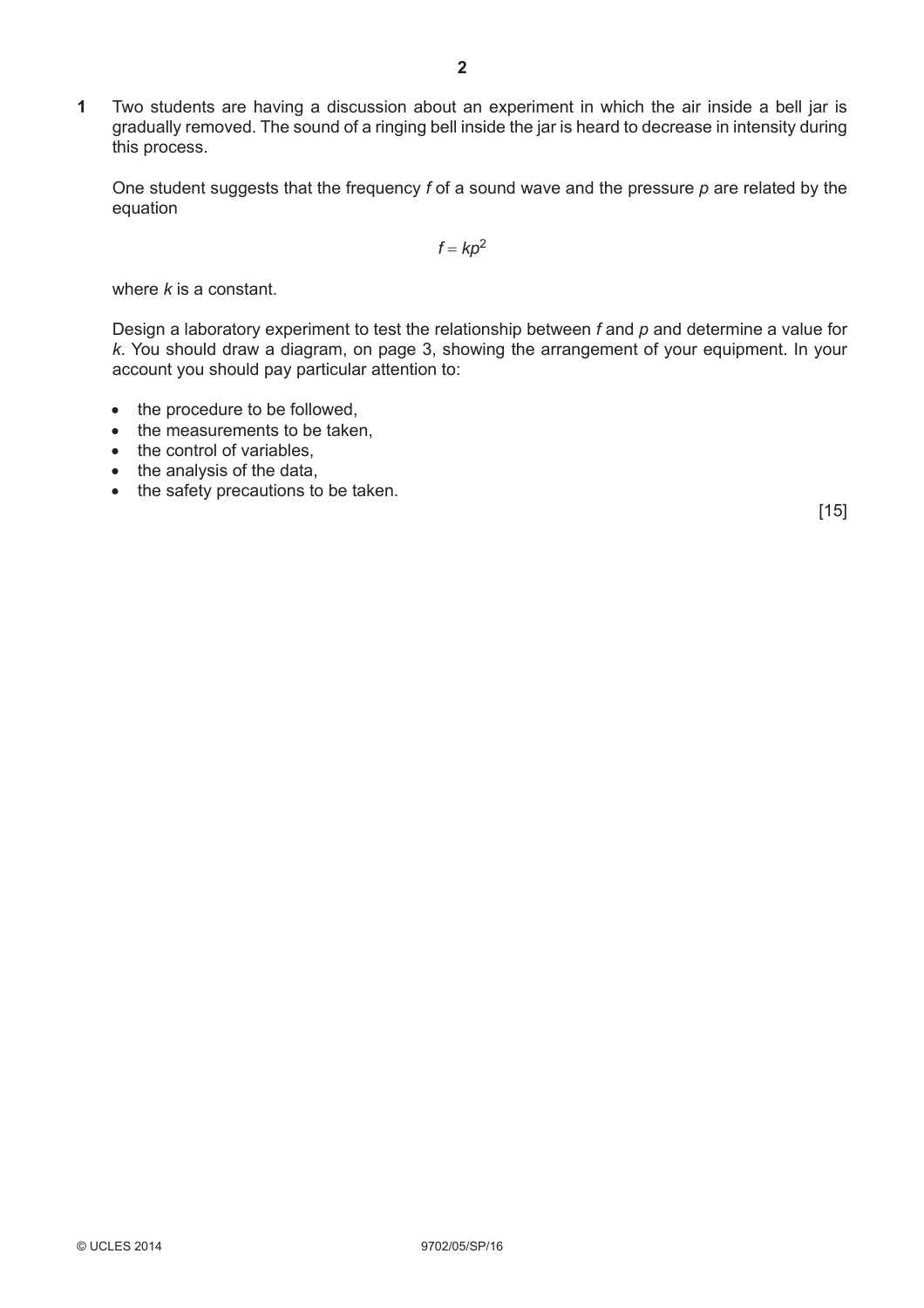**Diagram**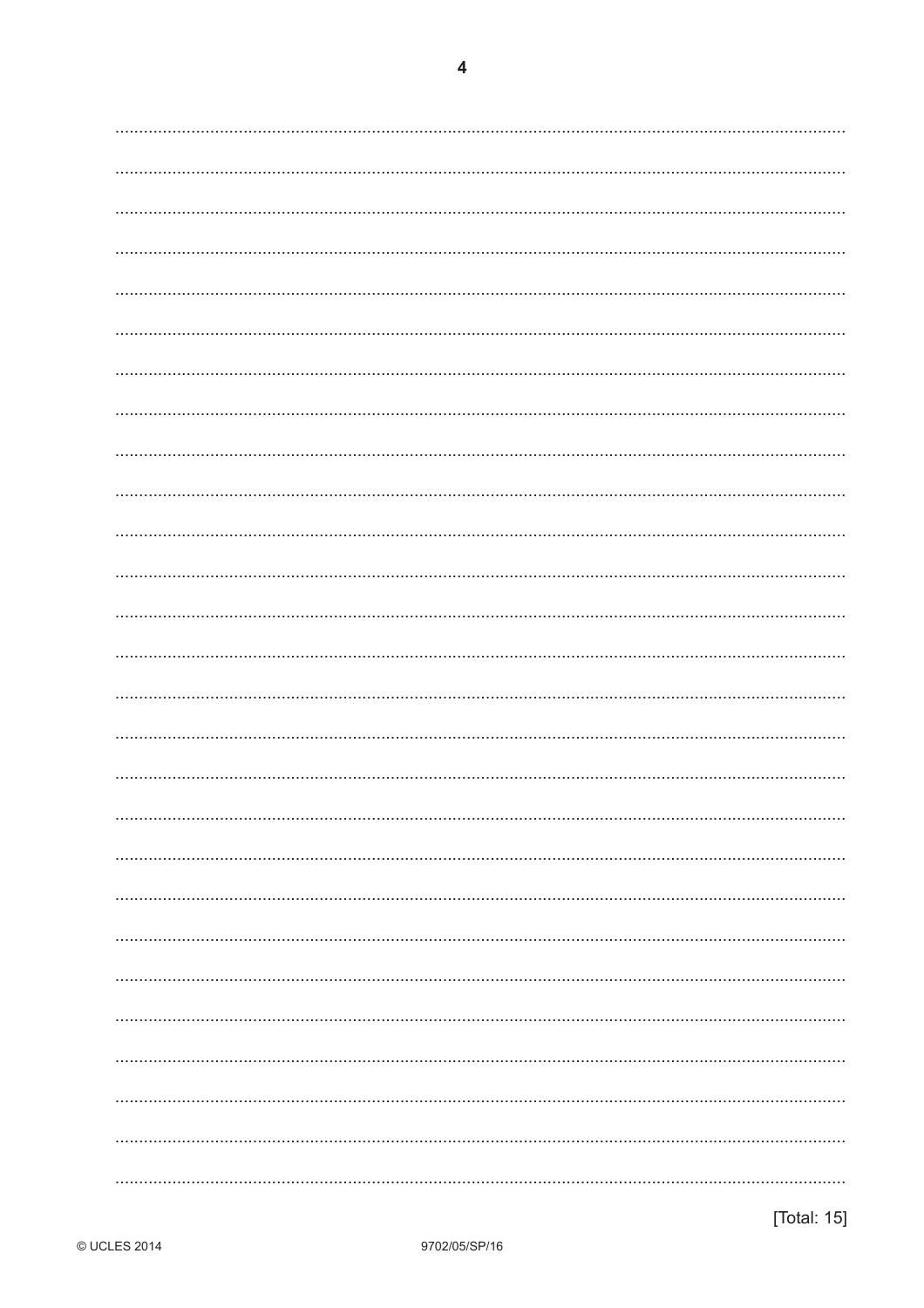**2** In the early part of the twentieth century, experiments were carried out to measure the range *R* and energy *E* of α-particles in air using a number of different radioactive nuclides in the thorium series.

It is suggested that *R* and *E* are related by the equation

$$
R = cE^{\frac{3}{2}}
$$

where *c* is a constant.

 **(a)** A graph is plotted of *R*2 on the *y*-axis against *E*<sup>3</sup> on the *x*-axis. Determine an expression for the gradient in terms of *c*.

gradient = .......................................................... [1]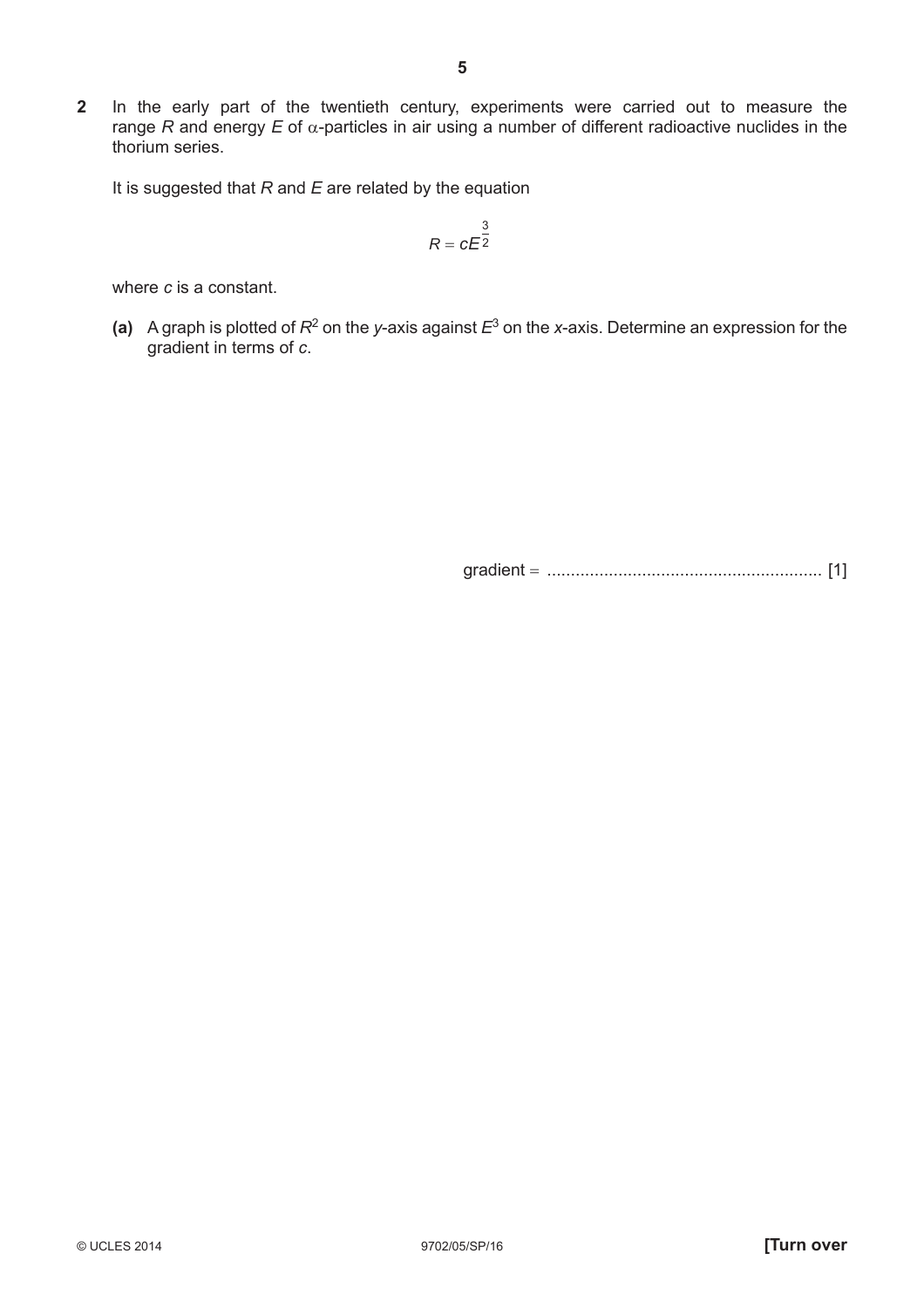| $R/10^{-2}$ m   | $E/M$ e $V$ |  |
|-----------------|-------------|--|
| $4.00 \pm 0.05$ | 5.38        |  |
| $4.35 \pm 0.05$ | 5.68        |  |
| $4.80 \pm 0.05$ | 6.05        |  |
| $5.05 \pm 0.05$ | 6.28        |  |
| $5.70 \pm 0.05$ | 6.77        |  |

 **(b)** Values of *R* and *E* for a set of nuclides are given in Fig. 2.1.

## **Fig. 2.1**

Calculate and record values of *R*<sup>2</sup> /10<sup>−</sup>4m2 and *E*<sup>3</sup> /MeV3 in Fig. 2.1. Include the absolute uncertainties in  $R^2$ . [3]

- **(c)** (i) Plot a graph of  $R^2 / 10^{-4}$  m<sup>2</sup> against  $E^3 / \text{MeV}^3$ . Include error bars for  $R^2$ . [2]
	- (ii) Draw the straight line of best fit and a worst acceptable straight line on your graph. Both lines should be clearly labelled. [2]
	- (iii) Determine the gradient of the line of best fit. Include the uncertainty in your answer.

gradient = .......................................................... [2]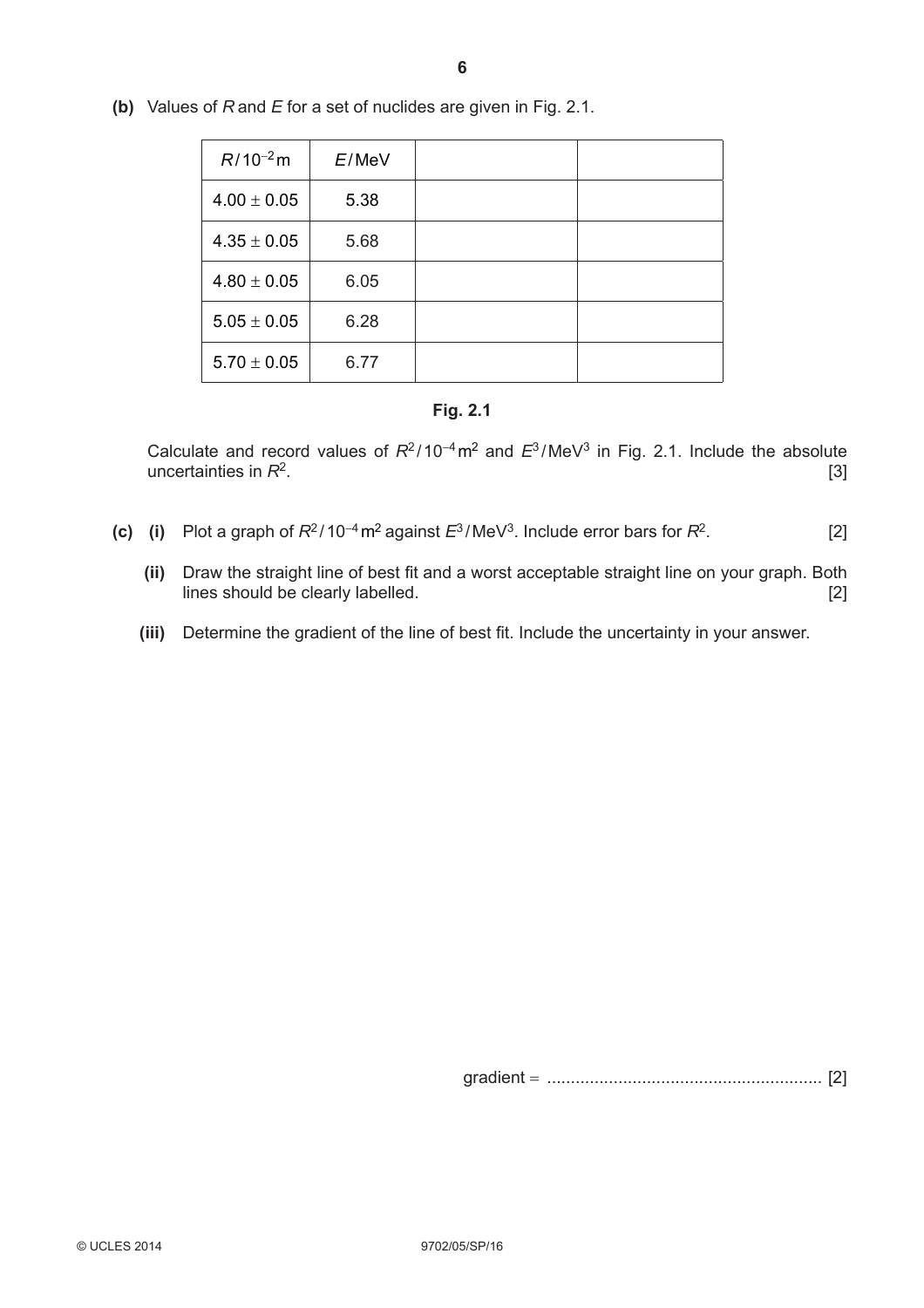